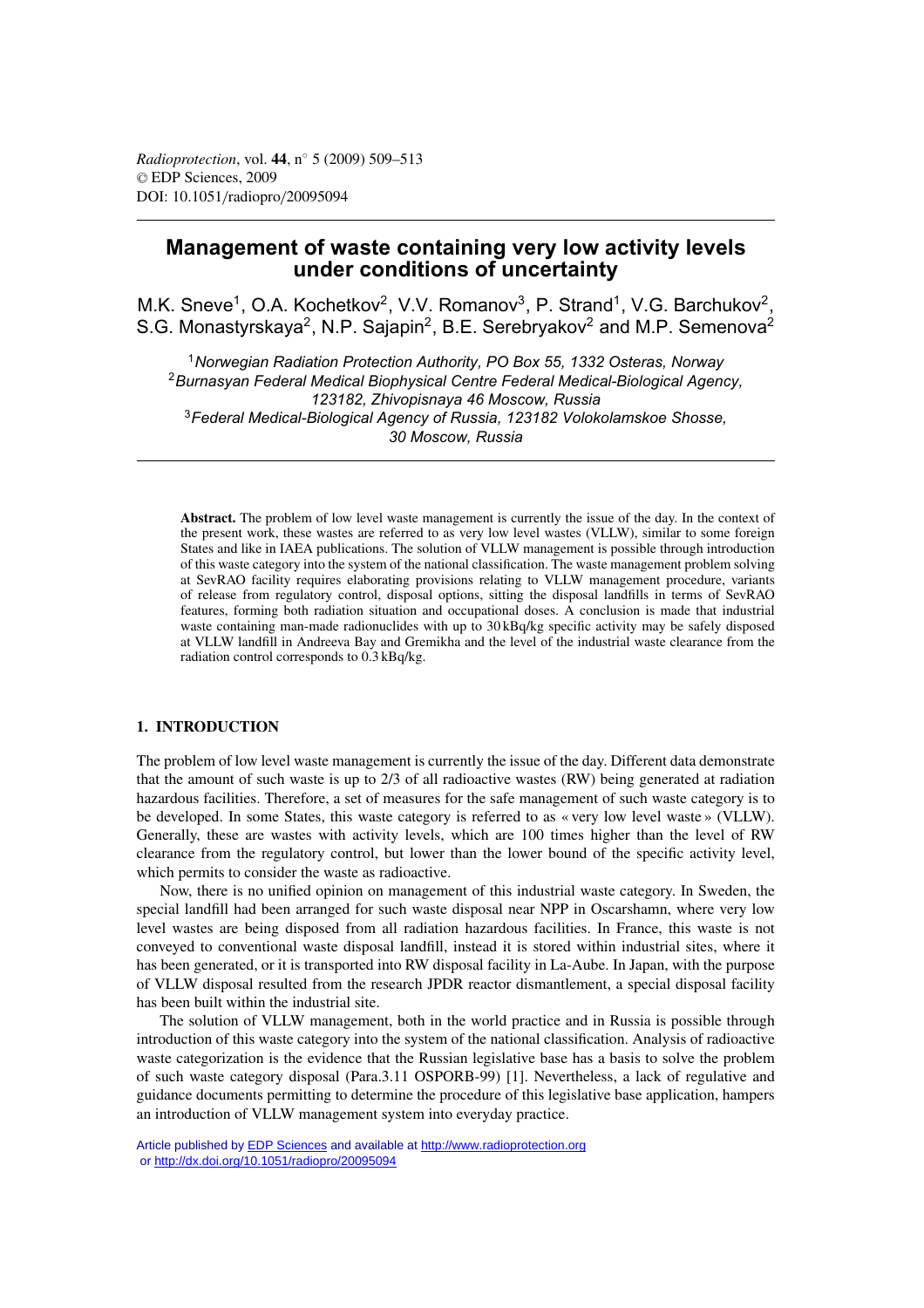#### 510 RADIOPROTECTION

### **2. ANALYSIS OF SEVRAO SPECIAL FEATURES**

VLLW management problem has arisen in Russia critically in the course of nuclear legacy problem solving, especially during decommissioning and remediation of the ex-Navy shore technical bases (sites for spent nuclear fuel and radioactive waste temporary storage (SNF and RW STS)), including those located in the Russian Northwest (Andreeva Bay and Gremikha village). The situation of the industrial waste management included in the VLLW category at the SNF and RW STS is rather complicated, because the design of these radiation hazardous facilities contained neither RW management technologies, nor technologies of the industrial waste management during the postoperational period. These facts together with the below data generate special features of VLLW management at SevRAO facilities:

- at the modern radiation hazardous enterprises, such as NPP, RW and industrial waste management is aimed at sorting and disposal of new generating wastes, while at SNF and RW STS this activity deals with legacy wastes;
- an isotope compositions are rather different: NPP waste is characterized by the low content of  $Sr^{90}$ and high content of short-lived isotopes, in particular  $\text{Co}^{60}$ ; at SevRAO, the waste isotope composition consists mainly of  $Sr^{90}$  and  $Cs^{137}$ , where  $Sr^{90}$  quota is about 20%;
- waste disposal facilities at NPP, are generally located within Health Protection Zones (PHZ), while at SevRAO they are arranged on the industrial site.

The mentioned features of SevRAO facility define the search of the science based specific technologies of SNF and RW management including VLLW management.

In addition to differences in waste management technologies, the radiation situation on the industrial sites is rather different too. At NPP, noticeable contamination of the site is practically absent, while at SNF&RW STS, in Andreeva Bay in particular, according to NIKIET and SRC-IBPh experimental data, soil sample activities are in the range  $10^2-10^4$  Bq/kg, and at some parts of the site (near the brook in the vicinity of Building 5, close to the Blocks of dry storage facilities), specific activity of the soil reaches  $10^5$  Bq/kg.

It should also be noted that at the area adjacent to SevRAO, there are no settlements, agricultural grounds, forestry lands and water media, which the public could use to get foods.

### **3. JUSTIFICATION OF THE MAIN SAFETY CRITERIA**

The data presented illustrates that the waste management problem solving at SevRAO facility requires elaborating provisions relating to VLLW management procedure, variants of release from regulatory control, disposal options, sitting the disposal landfills in terms of above-mentioned features, forming both radiation situation and occupational doses. With this purpose, the regulative guideline document has been developed for SevRAO facility in compliance with the requirements of para.1.3. SPORO-2002 [4]; this document is the Guidance « Hygienic requirements for the industrial waste management » at the Federal state unitary enterprise « Northern federal enterprise for radioactive waste management » [5].

The main issues of the document are occupational, public and environmental protection. The document justifies and introduces the base radiation protection criteria – specific activity boundaries for VLLW category, which according to OSPORB-99 Para 3.11.4, are within the range 0.3 kBq/kg– 100 kBq/kg for  $\beta$ -emitting radionuclides.

Having in mind the fact that beta-emitting radionuclides  $Sr^{90}$  and  $Cs^{137}$  at a ratio of 20:80 produce the main radiological problem at SevRAO facility, a level of release from the radiation control of a metal intended for re-melting can be determined more precisely. At that, one should remember that the Hygienic regulations "Contents of man-made radionuclides in metals" (GN 2.6.1.2159-07) [6], recommend to release metals with specific activity levels of  $10 \text{ kBq/kg}$  – for Sr<sup>90</sup> and  $1 \text{ kBq/kg}$  – for Cs<sup>137</sup> intended for re-use, from the radiation control. Accounting the quota of each radionuclide, the average specific activity level permitting to release the metal from SevRAO facility from the regulatory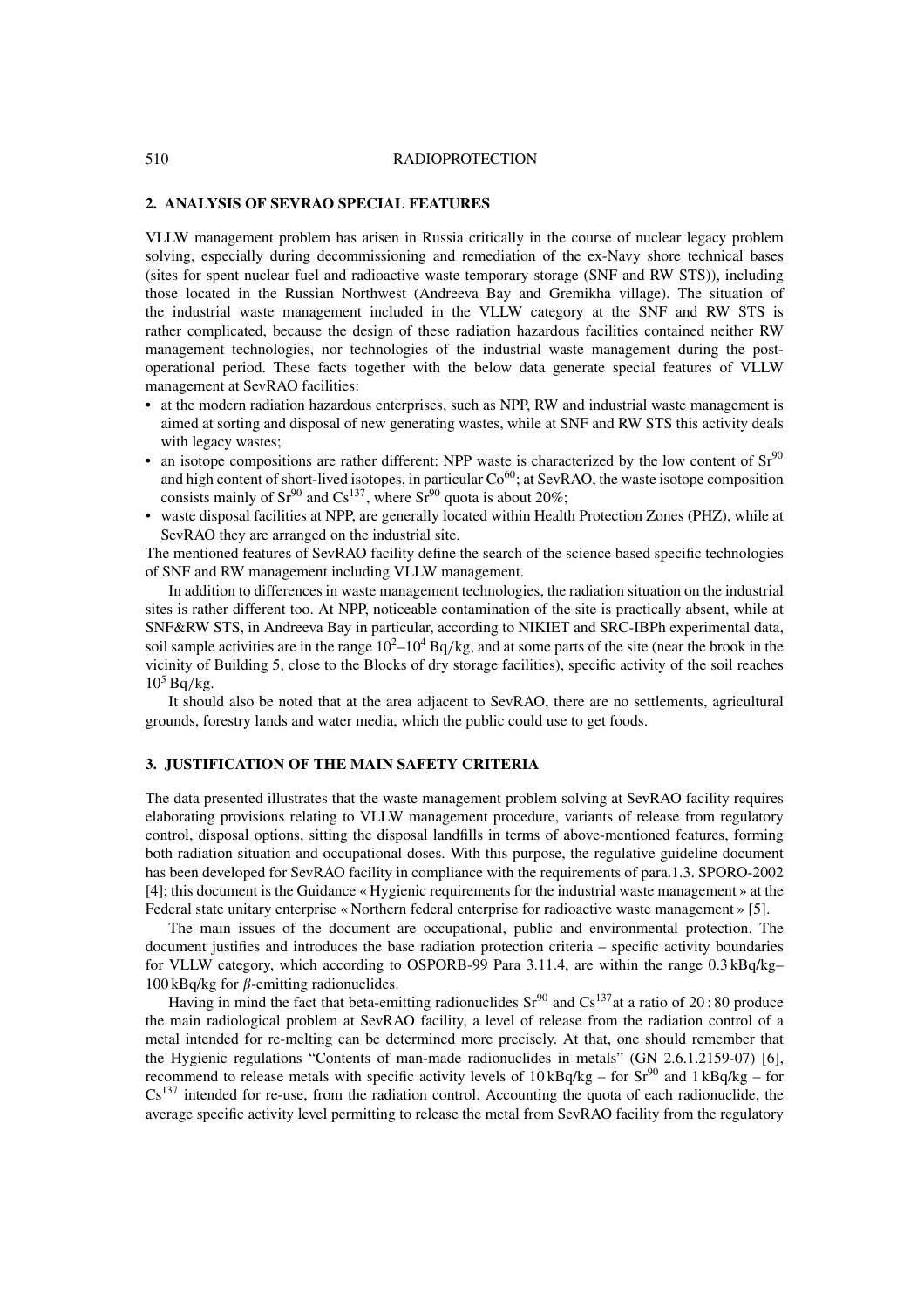| Waste category | Specific<br>$\beta$ -activity, kBq/kg | Surface contamination,<br>$\beta$ -particles/min*cm <sup>2</sup> | Dose rate at 0.1 m from the<br>surface of the package,<br>$\mu$ Sv/h                                       |
|----------------|---------------------------------------|------------------------------------------------------------------|------------------------------------------------------------------------------------------------------------|
| Exempt wastes  | ${}_{0.3}$                            | ${}<$ 50.0                                                       | Not more than 0.1 exceeding<br>of the natural radiation<br>background, typical for the<br>particular place |
| VLLW           | $0.3 - 12.0$                          | $50.0 - 500.0$                                                   | $0.1 - 1.0$                                                                                                |

**Figure 1.** Criteria of SevRAO industrial waste ascription to the VLLW category.

control, is 1,2 kBq/kg. For the rest industrial wastes the level of clearance from the radiation control must not exceed 0,3 kBq/kg, according to OSPORB-99.

The upper bound of the industrial waste ascription to VLLW category corresponds to the lower LLW bound. According to SPORO-2002, this value must not exceed the specific activity of minimum significance (SAMS). Taking into account  $Sr^{90}$  and  $Cs^{137}$  radionuclide composition and the quota of each radionuclide at SevRAO, the SAMS value for the wastes, which might be ascribed to VLLW category, is 12 kBq/kg (Fig. 1).

The question of interest is: may LLW be disposed at the VLLW landfill? This question arises because 12 kBq/kg regulative requirements limit significantly operator's activity and result in unwarrantedly increased costs of RW disposal. The international practice (Sweden, USA etc.) and our origin calculations show that the upper bound of the wastes containing man-made radionuclides, which wastes are to be disposed, may be increased closer to LLW, only on condition that:

- the waste does not contain large amount of transuranium and alpha-emitting radionuclides, limiting by  $T_{1/2}$  clearance from the regulatory control within some foreseeable period;
- the containment barriers assure safe storage of this waste for the period of their potential hazard;
- the planned time of the landfill release from the regulatory control ensures decay of radionuclides containing in the disposed waste up to 0.3 kBq/kg specific activity level or up to the higher values,

but at that the annual effective dose to the critical group of population must not exceed 10  $\mu$ Sv/year. Having in mind these circumstances (RW isotope composition is defined by  $Cs^{137}$  and  $Sr^{90}$ , at a ratio of 80 : 20, containment barriers of the landfill are being produced similar to the Swedish ones and time of release from the regulatory control with respect to the site under remediation according to the Conception being developed in Rosatom is 100 years), industrial waste containing man-made radionuclides with up to 30 kBq/kg specific activity may be safely disposed at VLLW landfill in Andreeva Bay and Gremikha (Fig. 2).

# **4. RELEASE OF THE VLLW LANDFILL FROM THE RADIATION CONTROL**

Our origin calculations showed that the waste specific activity at the landfill as a whole in 100 years would be 3.0 − 0.3 kBq/kg, taking into account radionuclide decay and uniform distribution of radionuclides over the whole landfill volume.

Future use of the VLLW landfill can be implemented according to one of the following 3 scenarios with safety justification and provided approval of the bodies responsible for performance of the state sanitary epidemiological supervision: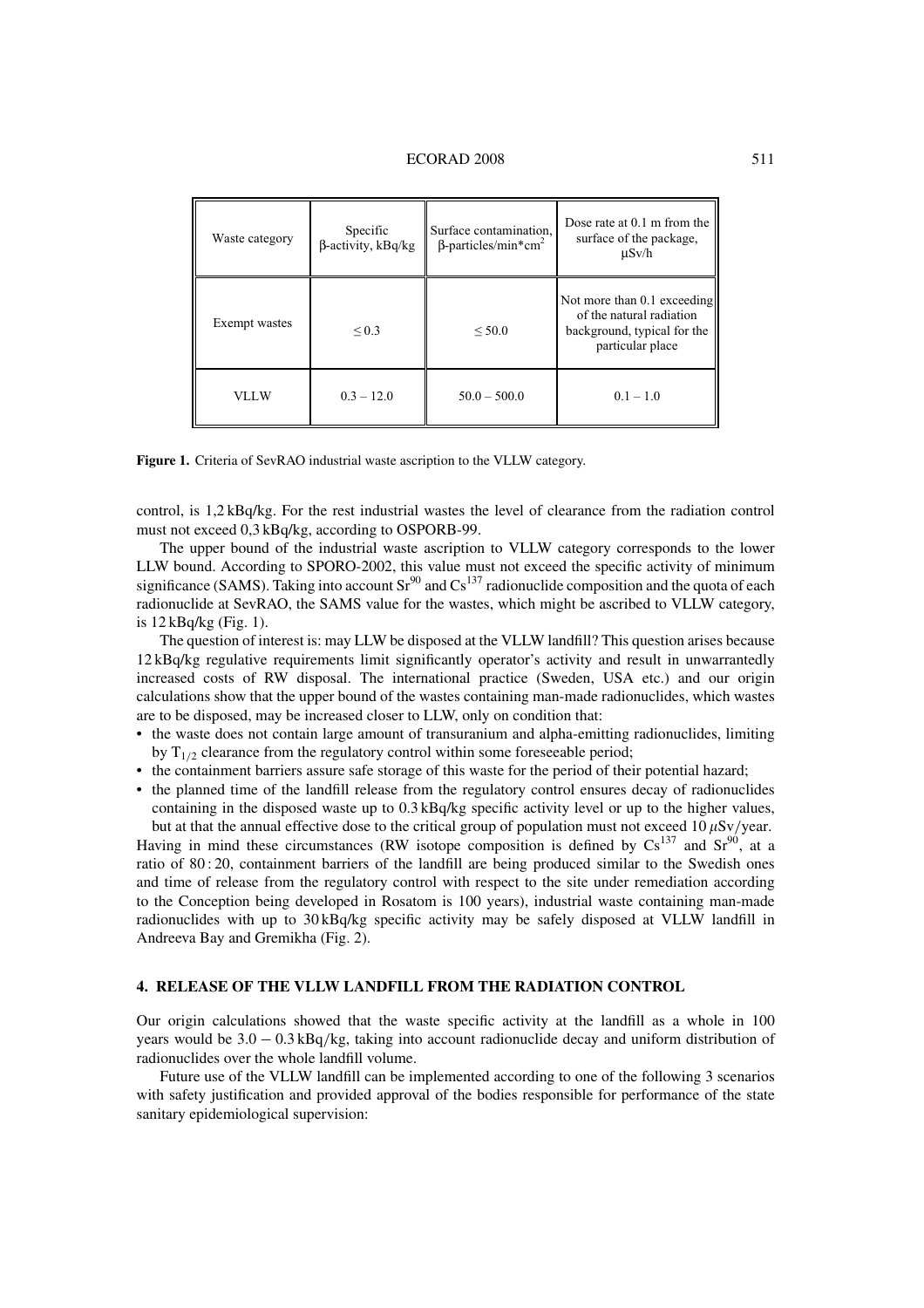# 512 RADIOPROTECTION

| Radionuclide<br>specific activity<br>in the package,<br>kBq/kg | Maximum<br>radionuclide specific<br>activity in the<br>package,<br>kBq/kg | Levels of VLLW<br>superficial<br>B-contamination,<br>$part/min*cm2$ | Equivalent dose<br>rate,<br>$\mu$ Sv/h                     | Maximum<br>content of<br>long-lived<br>$\alpha$ -active<br>radionuclides.<br>$\frac{0}{0}$ |
|----------------------------------------------------------------|---------------------------------------------------------------------------|---------------------------------------------------------------------|------------------------------------------------------------|--------------------------------------------------------------------------------------------|
| $0.3 - 30.0$                                                   | ${}_{<100.0}$                                                             | $50.0 - 500.0$                                                      | $\leq 1.0$ at 0.1<br>meter distance<br>from the<br>package | 0.1                                                                                        |

**Figure 2.** Characteristics of RW acceptability being conveyed to VLLW disposal landfill, at the isotope composition  $90\,\text{Sr}$  (20%) and  $137\text{Cs}$  (80%).

- clearance from regulatory control provided that the specific activity being averaged by the whole landfill, including the containment barriers, does not exceed 0.3 kBq/kg;
- limited use of the disposed waste, the activity level of which is lower than SAMS, in the economic activity;
- "brown lawn" arrangement on the industrial site keeping, at the same time, the landfill under conservation there.

According to recommendations of the international organizations, the VLLW disposal landfill, which is being arranged within the industrial site, when releasing from the regulatory control must assure that the public dose constraint is not higher than 0.3 mSv/year (Fig. 3).

| Full clearance    | Clearance level<br>non-exceeding by<br>specific activity | Non-exceeding of<br>the annual effective<br>dose to the critical<br>group of the<br>population<br>$\leq 10 \,\mu Sv$ ,<br>collective dose<br>$\leq 1$ man-Sv | Non-exceeding<br>of the public<br>exposure level at<br>unintended<br>human intrusion | Non-<br>exceeding of<br>$0.3$ mSv/year<br>public dose<br>constraint<br>after the<br>closure |
|-------------------|----------------------------------------------------------|--------------------------------------------------------------------------------------------------------------------------------------------------------------|--------------------------------------------------------------------------------------|---------------------------------------------------------------------------------------------|
| Limited clearance | Excess clearance<br>level                                |                                                                                                                                                              | $\leq$ 0.1 mSv/year<br>collective dose<br>$\leq 1$ man-Sv<br>/year                   |                                                                                             |

**Figure 3.** Criteria of the VLLW landfill release from regulatory control.

# **5. CONCLUSIONS**

Summarizing all above mentioned, we could conclude that:

- 1. The Russian sanitary legislation envisages the general system of the waste management, which waste corresponds to "very low level waste" (VLLW) international category.
- 2. To harmonize terminology of the Russian regulative basis with the international one, the industrial waste containing man-made radionuclides with specific activity levels lower than LLW, but higher the level of exemption from the radiation control, is reasonable to separate into VLLW category.